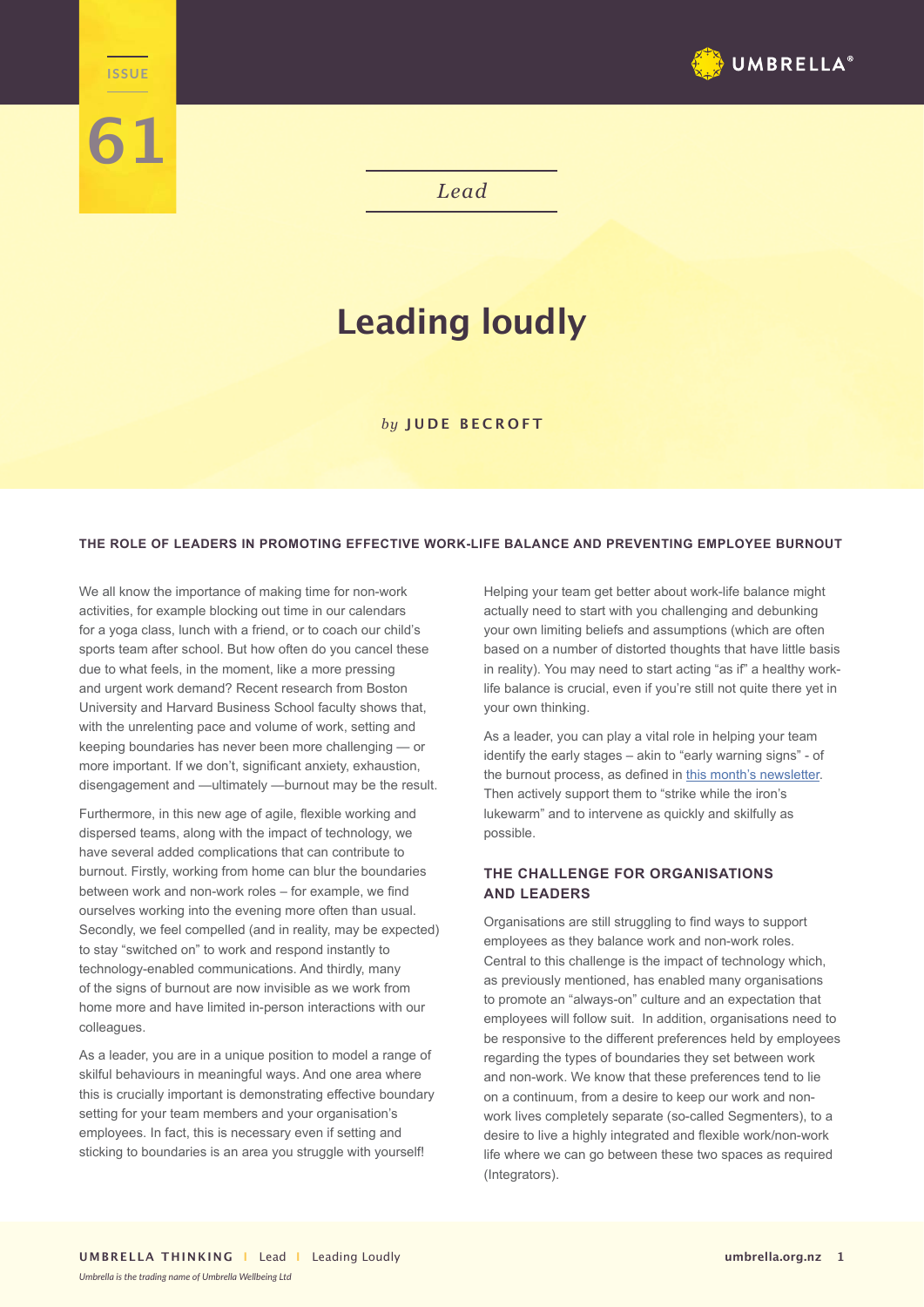



Organisations that promote an agile, flexible work culture that supports employees to integrate work and non-work responsibilities may inadvertently contribute to blurring of roles, increased work-life conflict, and reduced work recovery time and decreased wellbeing. This is particularly so among Segmenters. For example, flexible starting and stopping times for work activities can result in employees working much later into the evening than they might with a fixed stopping time.

Similarly, working from home has become commonplace in these COVID times. But although it may be great for accommodating certain aspects of family life, the removal of the physical boundary of an office location may result in constant reminders of work, and/or requests to do workrelated tasks, when engaged in non-work activities. This can quickly lead to a sense of overwhelm.

Hence, a one-size-fits-all approach will not prove effective; leaders need to get to know each of their team member's preferences and respond accordingly.

## **WHY IS IT SO IMPORTANT TO SET AND OBSERVE BOUNDARIES AND LIMITS IN THE WORKPLACE?**

Boundaries help to define what behaviour is suitable for a particular environment. Clearly communicated boundaries ensure everyone is aware of what you consider acceptable behaviour at work. They allow your people to thrive and feel psychologically safe. Without boundaries, we can feel stressed, angry, confused, uncertain, or resentful – and, ultimately, burnt out.

As a leader, there are several benefits to setting boundaries:

- They communicate very clear expectations for example, around one's hours and availability.
- They reduce misunderstandings and disputes in response to, say, performance standards and expectations, or working from home.
- They increase employee engagement and satisfaction by helping employees feel safer and more able to connect with each other.
- They allow more time for personal activities, without ambiguity or uncertainty around whether this is "OK" or not.
- They improve structure and process for example, an expectation that all meetings need to have an agenda with time allotments for each topic.
- They contribute to higher productivity there are fewer mistakes, project derailments and missed deadlines because expectations are clear, and employees are encouraged to communicate openly and honestly.